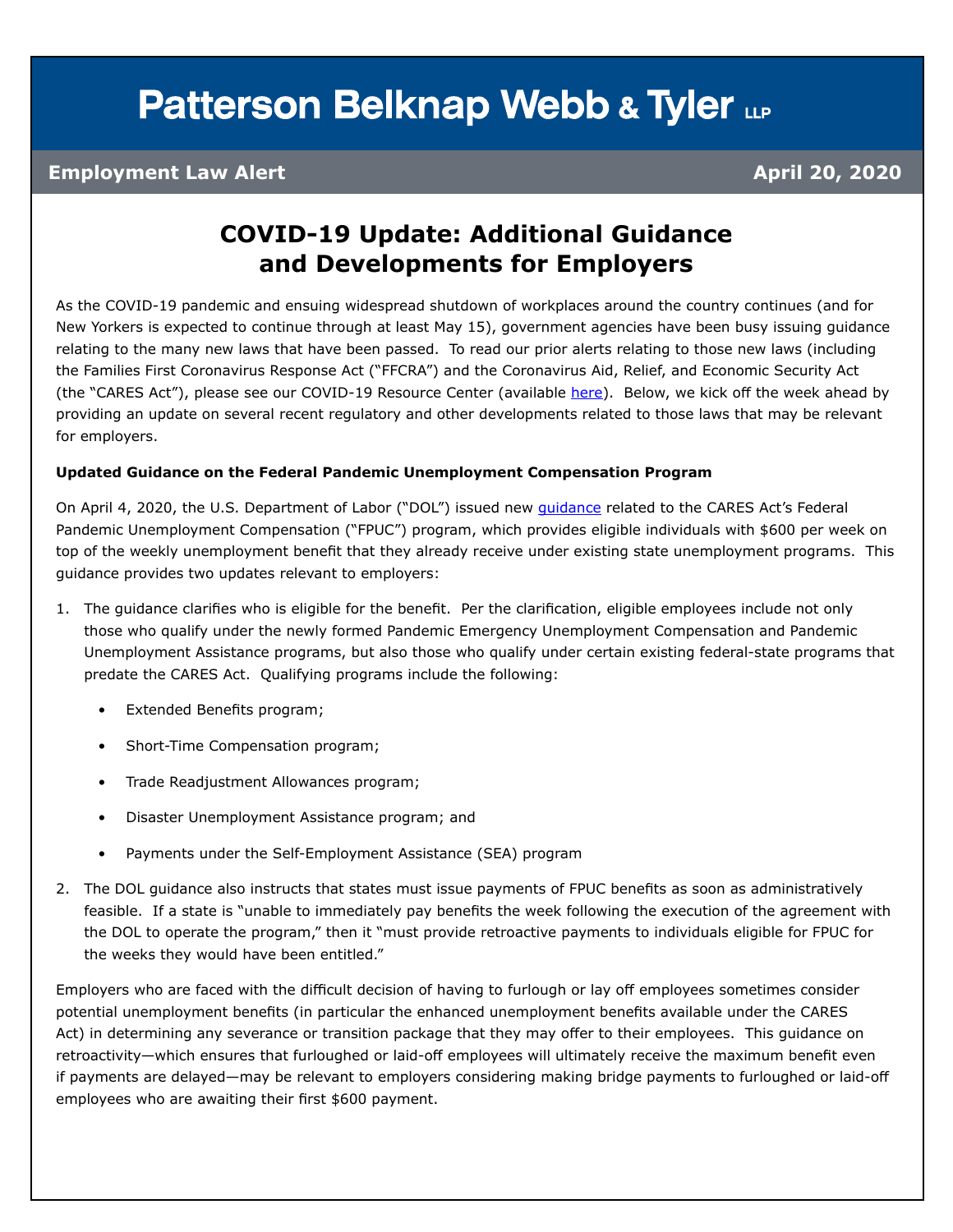#### **New York Attorney General Challenges FFCRA Implementing Regulations**

On April 1, 2020, the DOL issued temporary regulations<sup>1</sup> to implement provisions of the FFCRA. On April 14, 2020, the New York State Attorney General ("NYAG") filed a [lawsuit](https://ag.ny.gov/sites/default/files/ny_v_us_dol_complaint.pdf) seeking a declaratory judgment that the implementing regulations exceed the DOL's authority and unlawfully restrict coronavirus-related paid sick leave. Should the NYAG prevail, employers may have to adjust their policies and practices in implementing leave benefits under the FFCRA to account for any changes to the DOL's guidance that might result from this litigation.

The NYAG disputes the legality of several aspects of the implementing regulations:

- **1. Work Availability Exemption.** Under the temporary regulations, an employer's determination that it does not have work for certain employees disqualifies those employees from taking expanded family and medical leave. In the complaint, NYAG argues that this "work availability requirement" has no statutory basis and "unlawfully authorizes employers to deny workers their statutory right" to leave under the FFCRA.
- **2. Health Care Providers Exemption.** The FFCRA provides exemptions to deny leave benefits to certain "health care providers," which the DOL has defined broadly. NYAG argues the regulation should adopt the same, narrower definition of "health care provider" used in the FMLA, per Congress's explicit direction. She further argues that the DOL regulations impermissibly expand the definition and by extension, the exemption, without identifying a statutory basis for doing so.
- **3. Documentation Requirements.** The NYAG argues that the DOL lacks authority under the FFCRA to condition an employee's use of paid sick leave or emergency family leave on providing documentation to an employer.
- **4. Intermittent Leave.** The NYAG argues that the DOL lacks authority under the FFCRA to require employer consent before employees are able to take intermittent or partial-day leave (as opposed to taking the leave in "one continuous period").

The NYAG filed a motion for summary judgment concurrently with its Complaint. We will closely monitor the progression of this case.

#### **Updated Guidance from the DOL on OSHA Recording Requirements**

On April 10, 2020, the DOL provided interim *[guidance](https://www.dol.gov/newsroom/releases/osha/osha20200410-2)* for certain employers on their duties to record work-related occurrences of COVID-19. Under the guidance, only certain employers are required to record cases of COVID-19 infections that occur at work, including those in the healthcare industry, emergency response organizations (e.g., emergency medical, firefighting and law enforcement services), and correctional institutions. This subset of employers must follow the applicable OSHA ("Occupational Safety and Health Administration") recording requirements with respect to any cases which are work-related.

Due to the difficulties of determining whether COVID-19 cases are work-related, the DOL has clarified that outside of the industries listed above, it will enforce recordkeeping requirements with respect to employers only where: (1) there is objective evidence that a case may be work-related (e.g., a number of cases have developed among workers who work closely together without an alternative explanation), and (2) the evidence was reasonably available to the employer, which is determined by reference to what information an employer learns directly from its employees, as well as information that an employer learns in the ordinary course of managing its business and employees. OSHA recordkeeping requirements apply only to employers who still have employees working on-site.

<sup>1</sup>*See* Paid Leave Under the Families First Coronavirus Response Act, 85 Fed. Reg. 19,326 (Apr. 6, 2020) (to be codified at 29 C.F.R. Part 826).